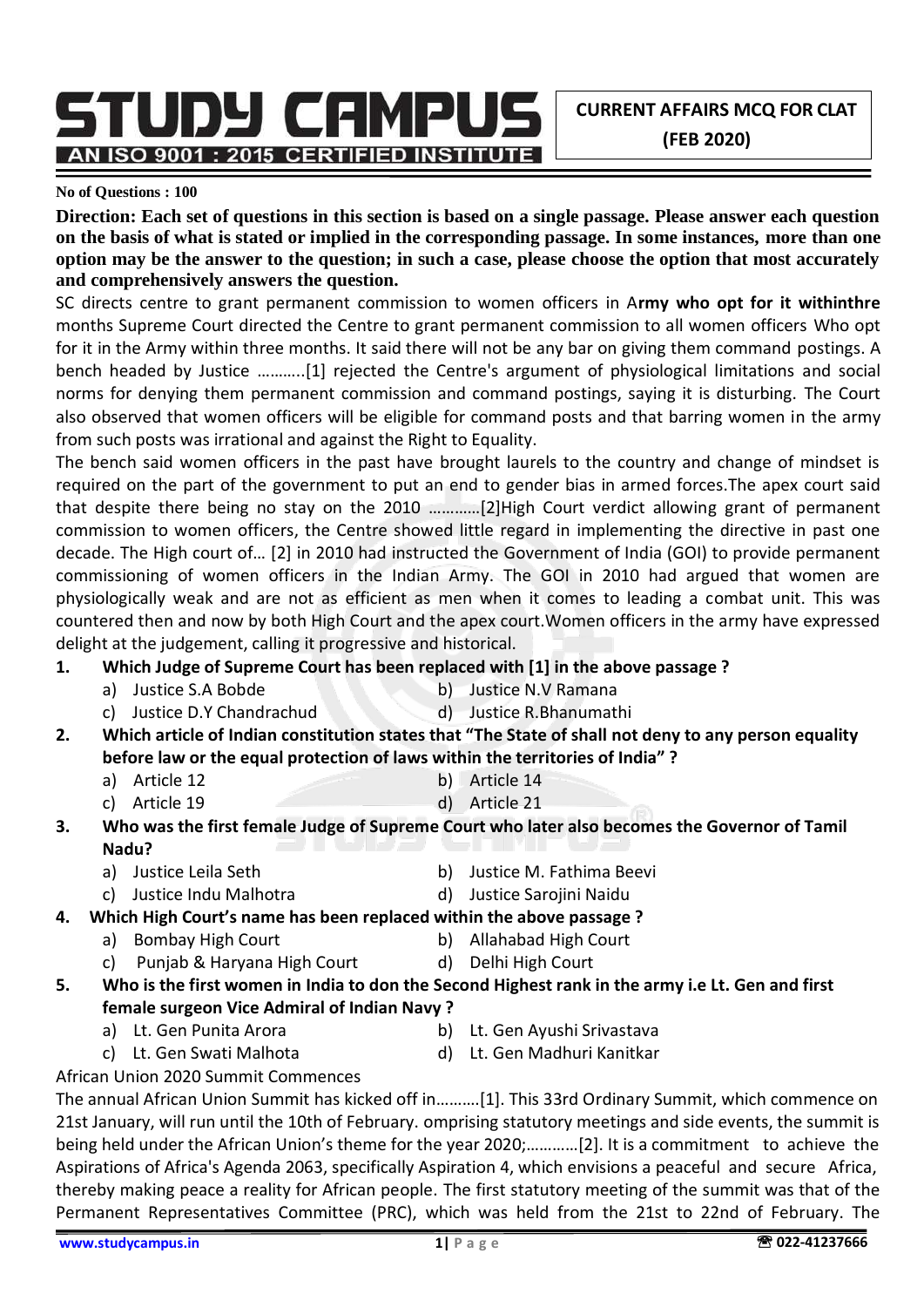outcomes of the PRC deliberations will be considered by the Executive Council, whose meetings are scheduled to run from the 6th to 7th February. The Executive Council are charged with preparing the documents and drafting the decisions and declarations that will be considered by the Assembly of Heads of State and Government, who will meet from the 9th to 10th February. In addition to the key discussions around the Theme of the Year 2020 and the road towards implementation of Africa's peace and security agenda, other headline issues to be deliberated upon during the summit include, sustainable funding of Africa's development agenda specifically addressing the scale of assessment and contributions to the AU's budget; progress made in the implementation of Agenda 2063; operationalization of the Africa Continental Free Trade Area (AfCFTA); African candidatures in the international system, the International Criminal Court, and Africa's Digital Transformation Strategy. Side events organized by the AU and Members States Matters will discuss matters related to Gender Equality and Women's Empowerment; Reporting on Agenda 2063; Africa's urban realities; transition of the African energy sector; and food security and nutrition in Africa and its contribution to the maintenance of peace. The main outcomes of the summit will be the decisions and declarations of the Heads of States and Government and those made by the Executive Council. These decisions will guide the work of the AU for the next year and beyond.

## **6. Which city's name has been replaced with [1] in the above passage ?**

- a) Addis Ababa (Ethiopia) b) Cairo (Egypt)
	-
- c) Lagos (Nigeria) d) Cape Town ( South Africa)
	-

## **7. Who is present Chairman of African Union which consists of 55 members ?**

- a) Cyril Ramaphosa (South Africa) b) Uhuru Kenyatta (Kenya)
- c) Abdel Fattah el-sisi (Egypt) d) Robert Mugabe ( Zimbabwe)

## **8. What theme adopted by African Union has been replaced with [2] in the above passage ?**

- a) "Silencing The Guns"Ans
- b) Sustainable Development Goal
- c) "Year of Refugees, Returnees and Displaced Person
- d) "Fighting Corruption in the Continent"

## **9. When was the African Union Established ?**

- a) 9th July 1963 b) 9th July 1984
- c) 9th July 1999 d) 9th July 2002
- **10. Which organization was the predecessor of the African Union ?**
	- a) Colonial Government b) Organization of African Unity
	- c) United Africa d) There was not one
- 

The 2020 ICC Under-19 Cricket World Cup was an international limited-overs cricket tournament that was held in …………[1] from 17 January to 9 February 2020. It was the thirteenth edition of the Under-19 Cricket World Cup, and the second to be held in………….[1]. Sixteen teams took part in the tournament, split into our groups of four. The top two teams from each group advanced to the Super League, with the bottom two teams in each group progressing to the Plate League. India were the defending champions. In the first Super League semi-final, India beat Pakistan by ten wickets to advance to the final, with Yashasvi Jaiswal scoring an unbeaten century. In the second Super League semi- final,…………..[2] beat New Zealand by six wickets, with Mahmudul Hasan Joy scoring a century. The third-place playoff match between Pakistan and New Zealand was abandoned without a ball being bowled due to rain. Therefore, Pakistan finished in third place, after scoring more points than New Zealand in the group stage of the tournament. In the final, India batted first and were all out for 177 runs in 47.2 overs. Due to a rain interruption,……………[2] were set a revised target of 170 runs from 46 overs, per the DLS method,………………[2] chased down in 42.1 overs.[2] beat India by three wickets to win the tournament. Unlike in the 2016 World T20, there was no anticlimax here as the they snatched victory from under India's nose to win the under-19 world title. This exemplary bunch of junior cricketers showcased several qualities, witnessed and found lacking, in their senior players.

## **11. Which country's name has been replaced with in the above passage ?**

- a) India b) Australia
	-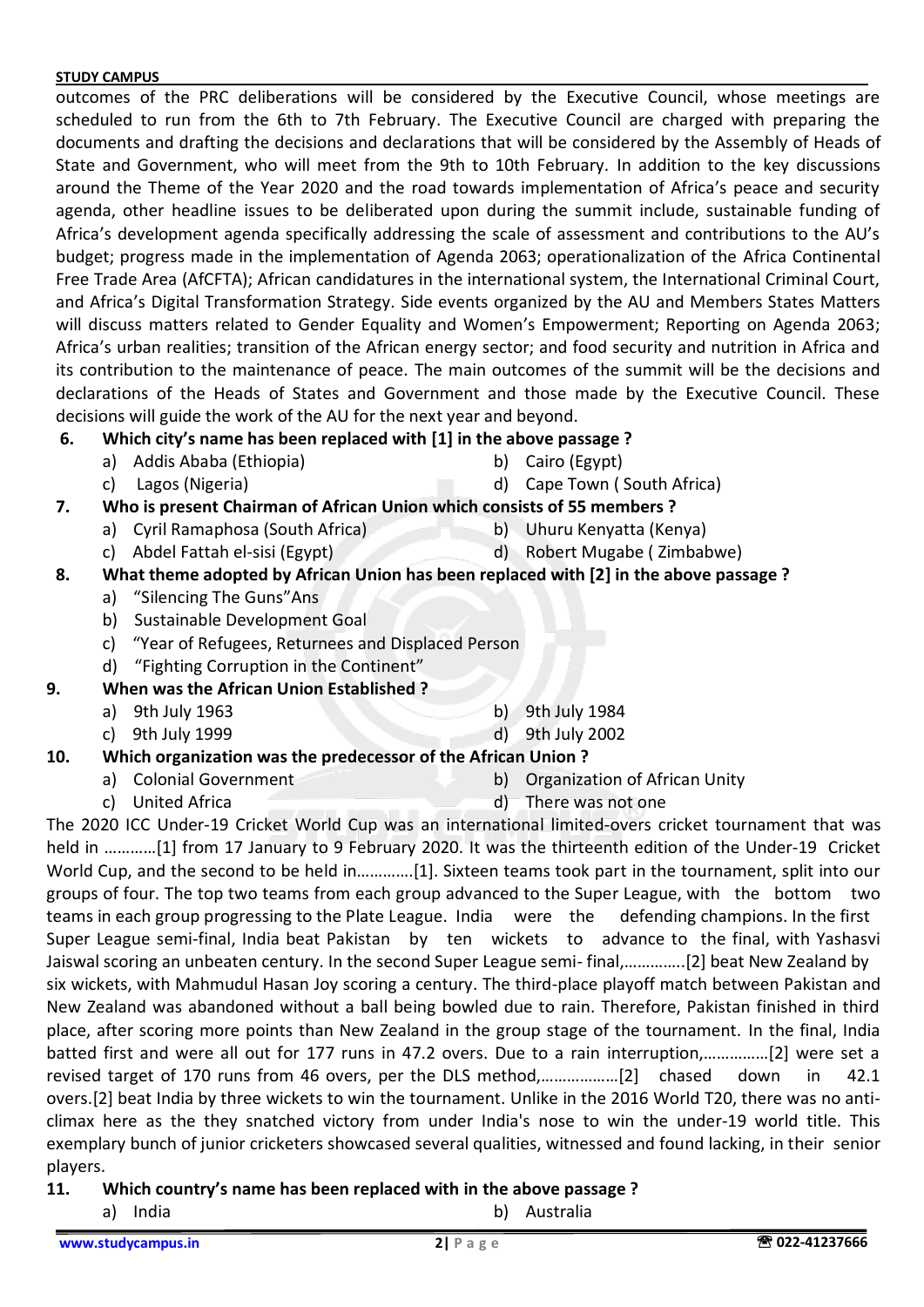**STUDY CAMPUS** c) England d) South Africa  **12. Who was the Player of tournament at U-19 ICC World Cup 2020 ?** a) Yashavi Jaiswal b) Rakibul Hassan c) Blake Cullen d) Jesse Tashkoff  **13. Which country's name has been replaced with [2] in the above passage ?** a) Australia b) Bangladesh c) West Indies d) South Africa  **14. Who is the present Chairman of International Cricket Council (ICC) ?** a) Shashank Manohar **b**) Manu Sawhna c) David Richardson d) Sourav Richardson **15. U-19 World Cup is an International Cricket Tournament organised by ICC since 1998, since then how** 

- **many times India stood winner of the event ?**
	- a) 2 times b) 3 times
	-
- 
- c) 4 times d) 5 times
- 

DefExpo 2020

DefExpo, a flagship biennial event of the Ministry of Defence, is being held for the first time in[1]from 5th to 9th February 2020. This is the 11th edition of DefExpo - a mega defence exhibition. DefExpo is one of the largest events of its kind. The 10th edition of the event was held at Chennai (Tamil Nadu) in 2018. The main theme of the DefExpo India- 2020 is 'India [2] and the focus will be on 'Digital Transformation of Defence'. DefExpo-2020 promises to bring new technologies, technological solutions, where defence manufacturing companies from India and abroad showcase their products and services in defence arena, on a single platform. This provides Indian defence industry an opportunity to promote its export potential. Defence Expo 2020 will showcase the comprehensive spectrum of India's aerospace,

defence and security interests. The fifth India Russia Military Industry Conference will be held on the sidelines of the event. The Conference primarily aims at addressing issues related to life-cycle support and maintenance of major Russian-origin equipment/ platforms such as SU-30 MKI aircraft, Mi-17 Helicopters, MiG-29K aircraft, INS Vikramaditya and T-90 tanks. DRDO will be a major participant at 11th edition of the biennial defence exhibition DefExpo 2020. DRDO will be highlighting more than 500 indigenously developed products with active participation from major laboratories belonging to different technology clusters. Aeronautical Systems (Aero) cluster is engaged in the development of Fighter Aircrafts, UAVs, Gas Turbine Engine Technologies, Airborne Surveillance Systems, Parachutes and Lighter-than-Air Systems. Notable achievements of the cluster include India's first light weight, multi-role, combat aircraft [3]which has been inducted into 45th Squadron of Indian Air Force.

#### **16. Which city's name has been replaced with [1] in the above passage ?**

- a) Hyderabad b) Bengaluru
- c) Lucknow d) New Delhi
- 
- 

## **17. Who was the first Defence Minister of Free India ?**

- a) Sardar Baldev Singh b) Jag Jivan
- c) Abul Kalam Azad d) V.K Krishna Menon
- 
- **18. Which main theme's name has been replaced with [2] in the above passage ?**
	- a) India:- A Defence Super Power b) A Warehouse of Defence Production
		-
	- c) The Emerging Defence Manufacturing Hub d) Make In India
- **19. Which Air Craft name has been replaced with [3] in the above passage ?**
	- a) Sukhoi b) Tejas
	- c) Rafale d) Jaguar
- **20. DRDO is an agency of the GOI, Charged with the Military's research and development founded in which year…?**
	- a) 1958 b) 1962
	- c) 1965 d) 1971

Hosni Mubarak dies at 91. His autocratic rule of Egypt ended with a citizens' revolt. Hosni Mubarak, the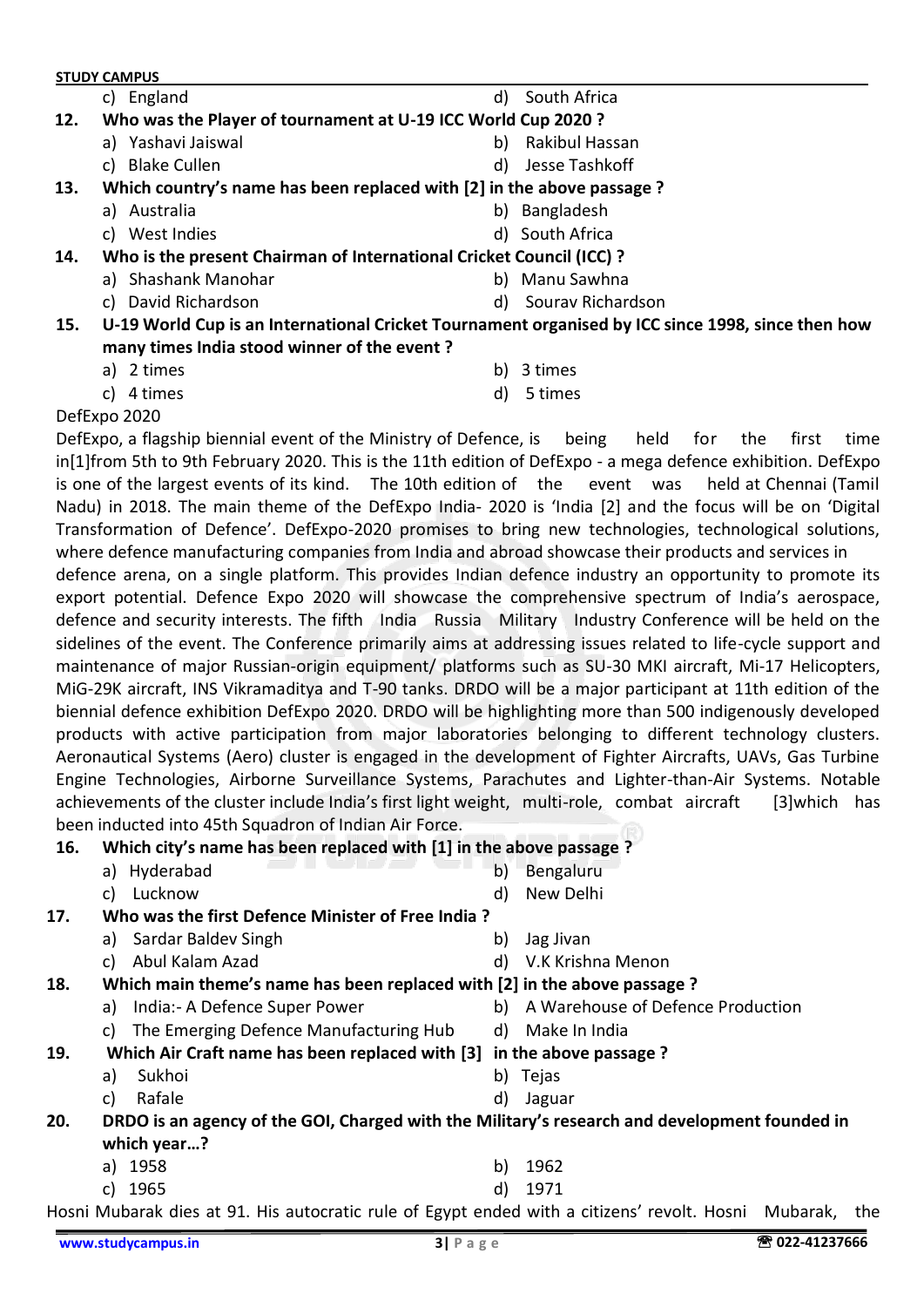autocratic ruler of… [1] whose nearly 30 years in power came to an abrupt, bloody climax in 2011 after a popular revolt swept across the Arab world, died Feb. 25 at 91. State media reported the death but did not provide further details. Mr. Mubarak lived to see the demise of the revolution that overthrew him. It was at best grim satisfaction for a president who rose to power in 1981 after the assassination of President Anwar Sadat and had kept a tight grip on his country through decades of repression, corruption and cronyism, only to be deposed by the military after massive street protests during the Arab Spring uprisings. A war hero who styled himself as a bulwark against Islamist extremism, Mr. Mubarak portrayed his regime as indispensable to the West — and to the United States in particular. He wooed American presidents, drawing encomiums from Ronald Reagan and Bill Clinton as an indispensable partner in keeping the peace in a region where that was a rare commodity. Compared with his predecessor, Mr. Mubarak was considered flat and uncharismatic. He was a leader without flash or flair, and he had no taste for surprises. People said he had no personality. He was not a natural politician. But he was brutally efficient. He declared an emergency law in place throughout his entire presidency that allowed him to keep political opponents in prison without being charged or going to trial. Many of his prisoners were tortured and executed. Mr. Mubarak's aura of invulnerability quickly evaporated in 2011. Violent clashes between security forces and protesters left hundreds dead. Yet the protests persisted — for 18 days in all — inspired by a rebellion that began in……………[2] and came to be known as the Arab Spring. Under mounting pressure, Mr. Mubarak agreed on Feb. 11, 2011, to cede his powers to a military council leadership. People rejoiced wildly at the announcement, the first sign that an Arab leader would be held to account for widespread corruption and repression.

#### **21. Which country's name has been replaced with [1] in the above passage ?**

|     | Jordon<br>a)                                                                                 | b) Egypt        |  |  |  |  |
|-----|----------------------------------------------------------------------------------------------|-----------------|--|--|--|--|
|     | c) $U.A.E$                                                                                   | d) Kuwait       |  |  |  |  |
| 22. | Which is the largest country in the world without a river is?                                |                 |  |  |  |  |
|     | a) $U.A.E$                                                                                   | b) Iran         |  |  |  |  |
|     | c) Kuwait                                                                                    | d) Saudi Arabia |  |  |  |  |
| 23. | Which country's name has been replaced with [2] in the above passage ?                       |                 |  |  |  |  |
|     | a) Lebanon                                                                                   | b) Tunisia      |  |  |  |  |
|     | Yemen<br>C)                                                                                  | d)<br>Bahrain   |  |  |  |  |
| 24. | Which is only Arab and Asian country that has absolutely no desert?                          |                 |  |  |  |  |
|     | Lebanon<br>a)                                                                                | b) Jordon       |  |  |  |  |
|     | Saudi Arabia<br>C)                                                                           | Kuwait<br>d)    |  |  |  |  |
| 25. | How many countries are there in the organization of "Arab League" which formed on 22nd March |                 |  |  |  |  |
|     | 1945?                                                                                        |                 |  |  |  |  |

- a) 16 b) 19
- c) 21 d) 22

Overview of US President Donald Trump visit to India on February 24-25 The President of United States of America (USA), Donald John Trump, paid a State Visit to India on 24-25 February 2020, at the invitation of Prime Minister Shri Narendra Modi. He arrived at Sardar Vallabhbhai Patel international airport in Ahmedabad, Gujarat for India visit to strengthen the Indo-US friendship and trade deal. He was accompanied by his wife Melania, and 12-member delegation including his daughter Ivanka and son-in-law Jared Kushner. He was received by Prime Minister Narendra Modi. It was seventh American president and first visit by Donald Trump to India. Deals&Agreement: Prime Minister Narendra Modi and US President Donald Trump met in New Delhi for bilateral talks. —US surpasses China to become India's top trading partner. The US has surpassed… [1] to become India's top trading partner, showing greater economic ties between the two countries. According to the data of the commerce ministry, in 2018-19, the bilateral trade between the US and India stood at USD 87.95 billion. During the period, India's two-way commerce with China aggregated at USD 87.07 billion. During April- December 2019-20, the bilateral trade between the US and India stood at USD 68 billion. It stood at USD 64.96 billion with…………..[1]in the same period.—India, U.S. have finalised defence deals worth \$3 billion for MH60R navy choppers, Apaches India and the US closed defence deals worth \$3 billion which included the sale of state-of-the-choppers, six AH-64E Apache Helicopters, and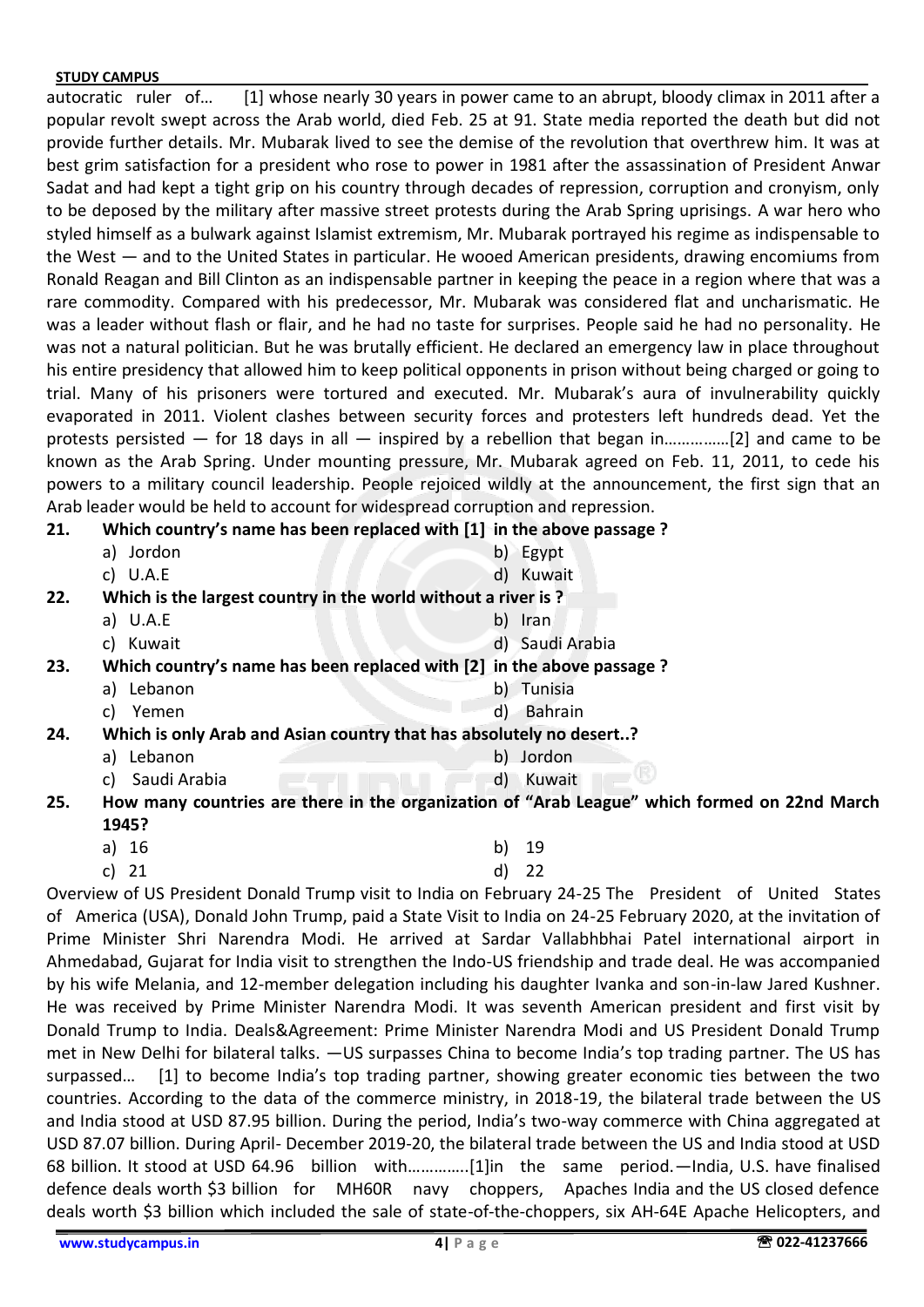24 MH-60R Sea Hawk helicopters to India under the Foreign Military Sales program of the US government. —ISRO-NASA joint space mission for 2022 launch; blueprint discussed in Modi-Trump talks There would be collaboration between Indian Space Research Organization (ISRO) and National Aeronautics and Space Administration (NASA) for a joint space mission slotted for 2022. …………………..[2]event was organized for Donald Trump at Ahmedabad's newly- built ……………………[3] in Motera. It is the world's biggest cricket stadium. The 125,000-strong crowd gathered to welcome to US president on his first visit to India. The event was on the lines "Howdy, Modi!" event organised for PM Modi during last year's US visit .

## **26. Which country's name has been replaced with [1] in the above passage.**

- 
- c) Japan d) China
- a) Russia b) Germany

## **27. Who was the first president of United States who visited India ?**

- a) Richard Nixon (1955) b) Dwight D. Eisenhower (1959)
- c) Jimmy Carter (1962) d) Bill Clinton (2000)
- **28. Which event name has been replaced with [2]in the above passage ?**
	- a) Howdy Modi b) Nameste Trum
	-
- 
- c) Howdy Trump d) Nameste Modi-Trump

## **29. Who was the first Indian president who won the presidential election unopposed?**

- a) Dr. Rajendra Prasad b) Dr. A.P.J Abdul Kalam
- c) Neelam Sanjeev Reddy d) Dr. K.R Narayan
	-

## **30. Which cricket stadium's name has been replaced with [3] in the above passage ?**

- 
- a) Ahmedabad Cricket Stadium b) Narendra Modi Cricket Stadium
- c) Mahatma Gandhi Cricket Stadium d) Sardar Vallabhbahi Patel Cricket Stadium

……………..[1] the Secretary to the President, has been selected as the new Central Vigilance Commissioner by a high-powered committee headed by Prime Minister Narendra Modi, an official said. The committee has also chosen former Information and Broadcasting Secretary……………[2] currently serving as an Information Commissioner, as the new Chief Information Commissioner in the Central Information Commission. Sources said the recommendation for the appointment of both who are retired Indian Administrative Service(IAS) officers, by a majority decision was opposed by Congress leader in the Lok Sabha ………….[3]. The selection panel also included Union Home Minister Amit Shah. The three-member panel also decided by majority the appointment of Suresh Patel as Vigilance Commissioner and Anita Pandove as Information Commissioner.The orders relating to the appointments are awaiting a formal approval from President Ram Nath Kovind. The Congress termed the process adopted for the appointment of the next Central Vigilance Commissioner as "illegal, unlawful and unconstitutional" and demanded immediate scrapping of the decision. Congress spokesperson Manish Tewari said the government should initiate a fresh process for appointing the next CVC by inviting applications again. "We demand that the entire process be scrapped in its entirety and a de novo process started by inviting applications afresh. There needs to be proper application of mind," he told reporters. Tewari claimed that it is clear that the government has a lot to hide and wants the CVC to be a "rubber stamp". Congress chief spokesperson Randeep Surjewala also attacked the government over the appointment of the CVC and CIC and alleged there is no place for transparency, accountability and constitutional processes in Prime Minister Narendra Modi's 'New India, which was fatal for democracy. He alleged that the appointments of CVC and CIC are being made arbitrarily on the lines of "khul ja sim sim" (open sesame). The Central Vigilance Commission is an-corruption watchdog with autonomous status. It is free of control from any executive authority and has the responsibility of monitoring all vigilance activities in the Central government besides advising various authorities in planning, executing, reviewing and reforming their vigilance work. The Central Information Commission was constituted under the Right to Information(RTI) Act and has the jurisdiction over all central public authorities.

## **31. Which person's name has been replaced with [1] in the above passage?**

- a) Sharad Kumar b) K.V Chowdary
- c) Rajiv Kumar d) Sanjay Kothari
- -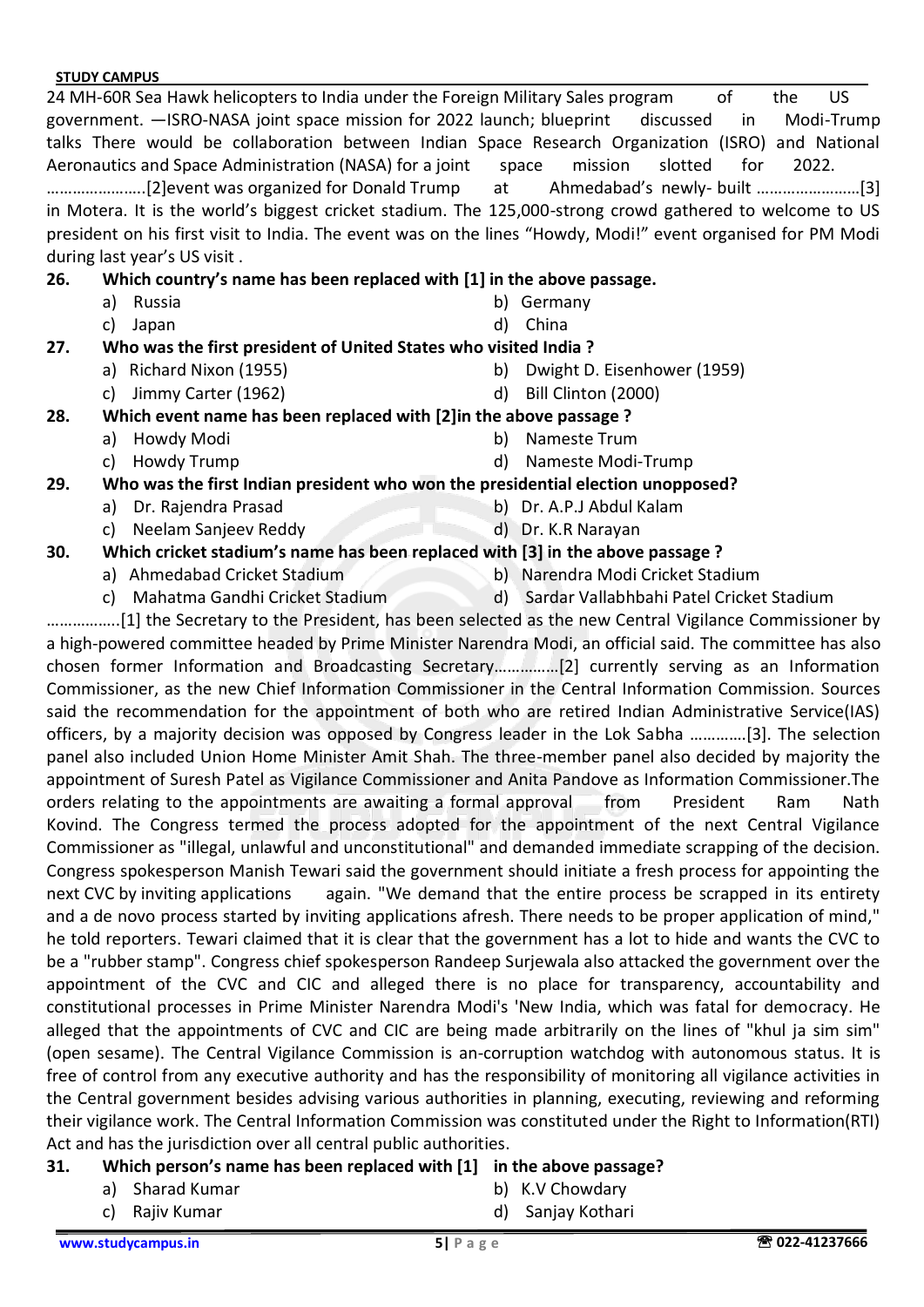## **32. In which year Central Vigilance Commission Which is an apex Indian governmental body to address governmental corruption has been created ?**

- a) 1950 b) 1958
- 
- 
- c) 1964 d) 1971
- **33. Which person's name has been replaced with [2] in the above passage?**
	- -
	- a) Bimal Julka b) Sudhir Bhargava
	- c) R.K Mathur d) Ayushi Srivastava

**34. In which year The Central information Commission has been constituted under the Right to information act ?**

- a) 2000 b) 2003
- c) 2005 d) 2007
- -

## **35. Which person's name has been replaced with[3] in the above passage?**

- a) Sonia Gandhi b) ManMohan Singh
- c) Rahul Gandhi d) Adhir Ranjan Chowdhary
	-
- …………..[1]gun shot locator device developed by the Army's College of Military Engineering jointly with a private firm costs much cheaper than the imported ones. The device costs around Rs 3 lakhs, and if inducted, would replace a similar imported item which costs around Rs 65 lakhs. The device can locate the exact location of a bullet from a distance of 400m and will help to locate and neutralize terrorist faster. Major Anoop Mishra showcased the indigenous '…………[1]gun shot locator device at DefExpo 2020 which held in [2]. Incidentally, Major Mishra, who had developed a bulletproof jacket for protection against sniper bullets, has developed a helmet which is claimed to be first such in the world that can stop an AK-47 bullet round from a

distance of 10 meters. The officer is part of the Indian Army's College of Military Engineering and had got into the development of bulletproof jackets after he had received gunshots on his vintage bulletproof jacket. The College of Military Engineering (CME), a premier tactical & Technical training institution is the alma mater of the Corps of Engineers. CME is responsible for training of personnel of the Corps of Engineers besides imparting instructions in Combat Engineering, CBRN Protection, Works Services and GIS matters to the personnel of All Arms & Services.

**36. Which gun shot 's locator device name has been replaced with [1] in the above passage?**

- 
- 
- a) Parth b) Lakshya
- c) Bofors d) GrassHopper Cannon
- **37. Who is the present chief of Naval Staff ?**
	-
	-
	- a) Admiral Karambir Singh b) Gen Manoj Mukund Naravane
	- c) Gen Bipin Rawat d) Air Chief Marshal R.K.S Bahdauria

## **38. Which city's name has been replaced with [2] in the above passage?**

- a) New Delhi b) Hyderabad
- c) Lucknow d) Bengaluru
- 
- **39. At which city the College of Military Engineering (CME), a premier tactical & Technical training institution is the alma mater of the Corps of Engineers is located ?**
	-
	- c) Dehradun (Uttrakhand) d) Pune ( Maharashtra)
	- a) New Delhi b) Belgaum (Karnataka
		-
- **40. At which city The Indian Navy's major multilateral exercise, Milan 2020, in which around 30 countries were to participate ?**
	-
	- c) Kochi d) Goa
	- a) Mumbai b) Visakhapatnam
		-

Telangana Chief Minister……………..[1]inaugurated an 11-km stretch of the Hyderabad Metro Rail project between Jubilee Bus Station (JBS) and the Mahatma Gandhi Bus Station (MGBS). With this inaugural, the Hyderabad Metro Rail becomes the second-largest operational Metro network in the country after… [2] Metro. After the launch, Rao, accompanied by his Cabinet colleagues and other dignitaries, took the first ride

from JBS Parade Ground station to MGBS. The 11-km 'Corridor II Green Line,' featuring nine stations, connects the twin cities of Secunderabad with Hyderabad at the MGBS on the Musi river. It is expected to reduce travel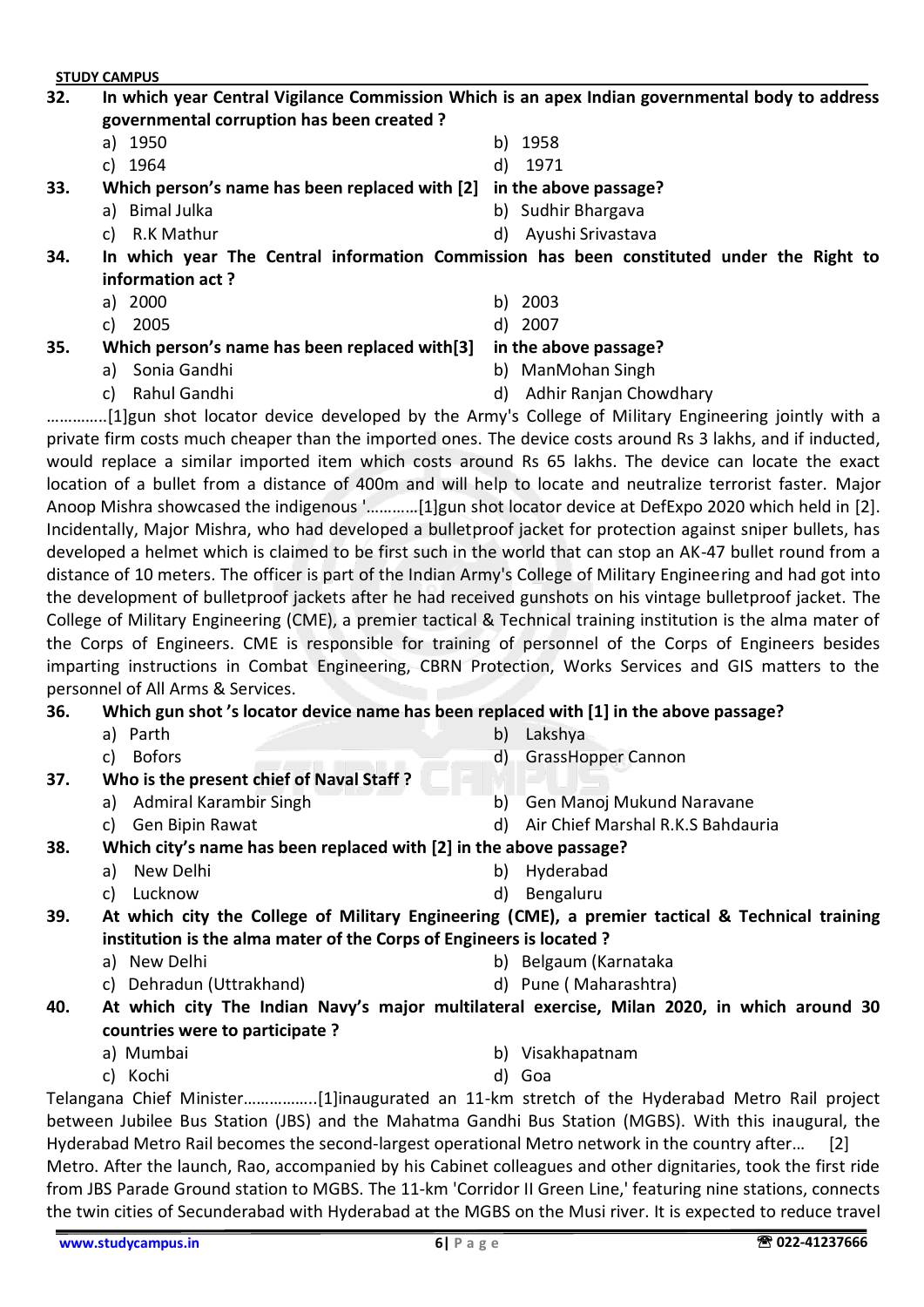time to just 16 minutes from one end to the other, as against 45 minutes by road. Hyderabad Metro Rail Project is constructed by……………[3] and it becomes the world's largest public- private partnership, the Hyderabad Metro Rail is now the second-largest operational metro network in the country covering 69.2 kms, the release said. The JBS Parade Ground metro station is one of the tallest in the project with five levels and spread over three lakh square feet, the MGBS Interchange Metro station is one of the largest in the country with several special features, the release said. Uniquely built, the station houses the interchange between Corridors I and II with three levels with each, again split into two, as one corridor passes over the other, it said. As builders of nations, we are proud to be doing the projects that make India proud and the iconic Hyderabad Metro Rail project ranks among one of most prestigious projects that we have executed, the release quoted S N Subrahmanyan, CEO and managing director… [3] as saying. In November 2017, Prime Minister Narendra Modi had inaugurated the Miyapur and Nagole stretch of the rail project. In September 2018, another stretch between Ameerpet to LB Nagar was commissioned. In March 2019, the stretch between Ameerpet and Hi- Tec City was inaugurated. In November 2019, another stretch between Hitec City station and Raidurg was opened.

## **41. Which C.M's name has been replaced with [1] in the above passage?**

- 
- 
- a) Y.S Jaganmohan Reddy b) K. Chandrashekhar Rao
- c) Raj Shekhar Reddy d) Chandra Babu Naidu
- **42. Who is properly known as the "Metro Man" of the India ?**
	- a) E. Sreedharan b) Rajender Singh
	-
- c) Jadav Payeng d) Alphons Kannanthanam **43. Which city's metro name has been replaced with [2] in the above passage?**
	- -
	- a) Lucknow Metro b) Kolkata Metro
	- c) Mumbai Metro d) Delhi Metro
- **44. The first Metro service in India was inaugurated in which city in 1984 by than prime minister Indira Gandhi ?**
	- a) New Delhi b) Hyderabad
	- c) Mumbai d) Kolkata
- **45. Which company's name has been replaced with[3] in the above passage?**
	- a) Reliance Infrastructure Ltd. b) GMR Infrastructure Ltd
	- c) Larsen & Tourbo Limited d) Adani Private Limiteds

California: 92nd Academy Awards ceremony 2020 (commonly known as Oscars), presented by the Academy of Motion Picture Arts and Science, honoured the best films of 2019 was held at the Dolly Theatre Hollywood, Los Angeles, California, United States(US). Yes, he could and he did. Bragging rights at the Oscars went to [1] who made history, winning Best Director for……………….[2], which also won Best Picture, Best International Feature and Best Original Screenplay. "Thought I was done," ………….[1]said in his Best Director speech (in which he gave shout-outs to the other directing nominees) - but no, there was still Best Picture left sweep might surprise pundits who predicted Sam Mendes and his war drama 1917 would take Best Director and Picture, with …………….[1] a close second - 1917 was seen as the sort of film The Academy, that gives out the Oscars, favours versus ……………[2], a fan and critics' favourite. However, never let it be said that the Oscars don't know a good plot twist when they see one. The acting slate held no surprises - [3] won Best Actor for Joker, Renee Zellweger won Best Actress for …………[4], Brad Pitt is this year's Best Supporting Actor

for Once Upon A Time In Hollywood, and …………..[5] went home with the Best Supporting Actor Oscar for her performance in Marriage Story. Unsurprisingly, war drama 1917 won Best Cinematography - the movie was filmed to make it seem like one single shot. It also won Best Visual Effects. Jojo Rabbit won Best Adapted Screenplay. Toy Story 4 won Best Animated Feature. India's Oscar entry this year,[6]starring Ranveer Singh , exited the race at the shortlist stage. The 92nd Academy Awards capped Hollywood's award season this year. Once again, the Oscar ceremony went host-less. Presenters included last year's winners Rami Malek, Olivia Colman, Regina King and Mahershala Ali. Among performances of this year's Oscar-nominated songs was a surprise gig by Eminem. Actor Wes Studi and filmmakers David Lynch and Lina Wertmuller received Honorary Oscars; Geena Davis received the Jean Hershoolt Humanitarian Award.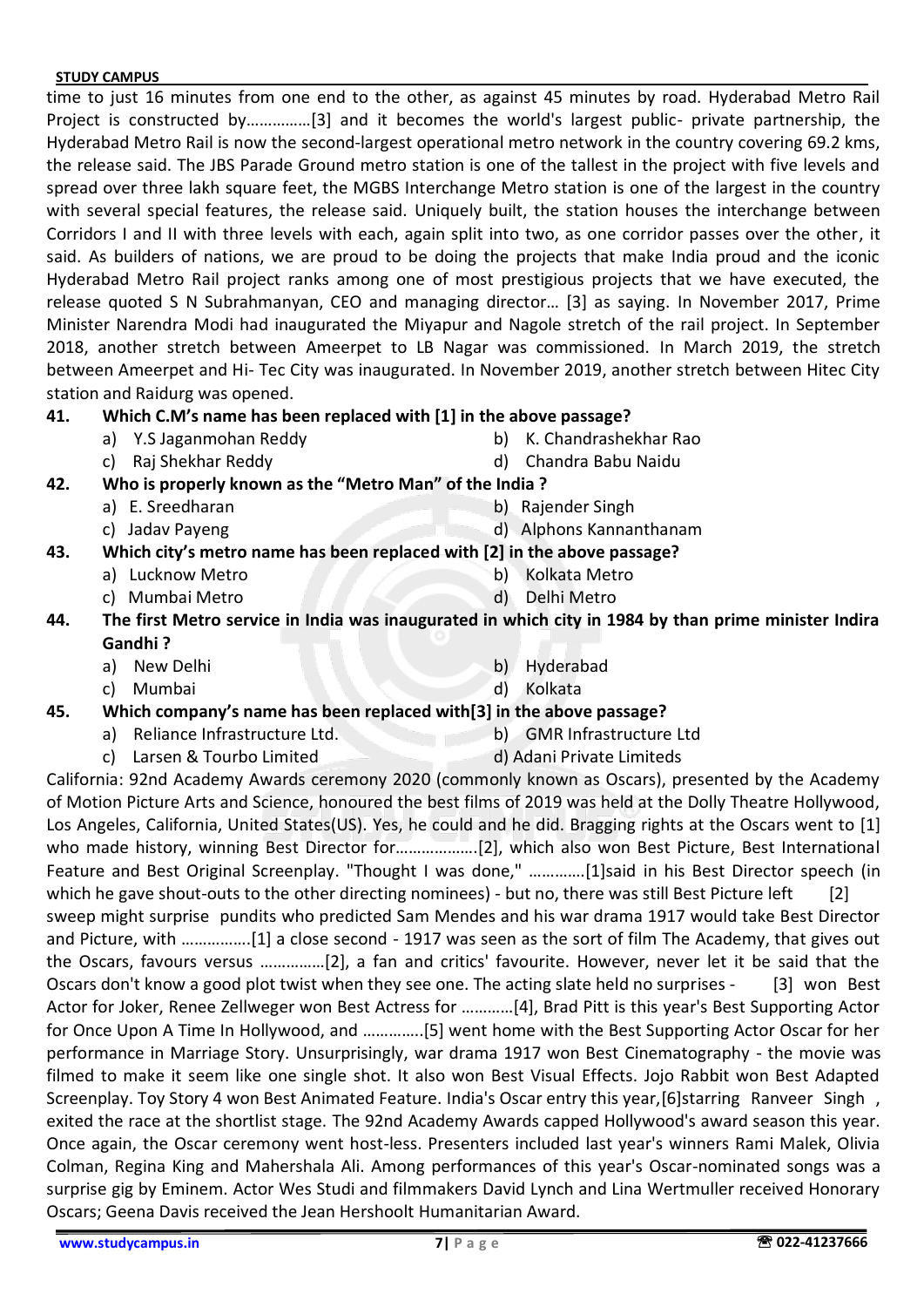| <b>STUDY CAMPUS</b>                                                                                       |                                                                                                |                                                                                                            |              |                                                                                   |  |  |
|-----------------------------------------------------------------------------------------------------------|------------------------------------------------------------------------------------------------|------------------------------------------------------------------------------------------------------------|--------------|-----------------------------------------------------------------------------------|--|--|
| 46.                                                                                                       |                                                                                                | Which director's name has been replaced with[1] in the above passage?                                      |              |                                                                                   |  |  |
|                                                                                                           |                                                                                                | a) Quentin Tarantino                                                                                       |              | b) Bong Joon Ho                                                                   |  |  |
|                                                                                                           | c)                                                                                             | <b>Martin Scorsese</b>                                                                                     |              | d) Sam Mendes                                                                     |  |  |
| 47.                                                                                                       |                                                                                                | Who became the first Indian to win an Academy Award in 1983 for best costume design for movie              |              |                                                                                   |  |  |
|                                                                                                           |                                                                                                | "Gandhi"?                                                                                                  |              |                                                                                   |  |  |
|                                                                                                           |                                                                                                | a) Satyajit Ray                                                                                            |              | b) A.R Rahman                                                                     |  |  |
|                                                                                                           |                                                                                                | c) Bhanu Athaiya                                                                                           | d)           | Ismail Merchant                                                                   |  |  |
| 48.                                                                                                       | Which movie's name has been replaced with [2] in the above passage?                            |                                                                                                            |              |                                                                                   |  |  |
|                                                                                                           |                                                                                                | a) Parasite                                                                                                |              | b) Joker                                                                          |  |  |
|                                                                                                           |                                                                                                | c) Once upon a time in Hollywood                                                                           |              | d) The Irishman                                                                   |  |  |
| Which first Indian movie has been nominated for Oscar in the "Best Foreign Language Film" category<br>49. |                                                                                                |                                                                                                            |              |                                                                                   |  |  |
|                                                                                                           | ?                                                                                              |                                                                                                            |              |                                                                                   |  |  |
|                                                                                                           | a)                                                                                             | The creation of Woman                                                                                      |              | b) Mother India                                                                   |  |  |
|                                                                                                           |                                                                                                | c) Sholay                                                                                                  |              | d) Gandhi                                                                         |  |  |
| 50.                                                                                                       |                                                                                                | Which actor's name has been replaced with [3] in the above passage?                                        |              |                                                                                   |  |  |
|                                                                                                           |                                                                                                | a) Jaquin Phoenix                                                                                          |              | b) Ranveer Singh                                                                  |  |  |
|                                                                                                           |                                                                                                | c) Leonardo Dicaprio                                                                                       |              | d) Jonathan Pryce                                                                 |  |  |
| Who was the first women to be named as the "Best director' for the movie "The Hurt Locker" in<br>51.      |                                                                                                |                                                                                                            |              |                                                                                   |  |  |
|                                                                                                           |                                                                                                | 2010 after 82 years of Academy Awards?                                                                     |              |                                                                                   |  |  |
|                                                                                                           |                                                                                                | a) Greta Gerwig                                                                                            |              | b) Emma Stone                                                                     |  |  |
|                                                                                                           | c)                                                                                             | Kathryn Bigelow                                                                                            | $\mathsf{d}$ | Natalie Portman                                                                   |  |  |
| 52.                                                                                                       | Which movie's name has been replaced with [4] in the above passage?                            |                                                                                                            |              |                                                                                   |  |  |
|                                                                                                           |                                                                                                | a) Parasite                                                                                                |              | b) Marriage Story                                                                 |  |  |
|                                                                                                           | C)                                                                                             | Little Women                                                                                               |              | d) Judy                                                                           |  |  |
| 53.                                                                                                       | Who are the only persons in the world who won the both Oscar and Nobel Prize in their lifetime |                                                                                                            |              |                                                                                   |  |  |
|                                                                                                           | a)                                                                                             | <b>Bob Dylan</b>                                                                                           | $\mathsf{b}$ | George Benard Shah                                                                |  |  |
|                                                                                                           | c)                                                                                             | Both of them                                                                                               | $\mathsf{d}$ | None of these                                                                     |  |  |
| 54.                                                                                                       |                                                                                                | Which actress's name has been replaced with[5] in the above passage?                                       |              |                                                                                   |  |  |
|                                                                                                           | a)                                                                                             | <b>Kathy Bates</b>                                                                                         |              | b) Scarlett Johansson                                                             |  |  |
|                                                                                                           | c)                                                                                             | <b>Florence Pugh</b>                                                                                       | d)           | Laura Dern                                                                        |  |  |
| 55.                                                                                                       |                                                                                                | Which Indian movie name has been replaced with [6] in the above passage?                                   |              |                                                                                   |  |  |
|                                                                                                           |                                                                                                | a) Sanju                                                                                                   |              | b) Brahmastra                                                                     |  |  |
|                                                                                                           |                                                                                                | c) Bucket List                                                                                             |              | d) Gully Boy                                                                      |  |  |
|                                                                                                           |                                                                                                | World-class! Indian Railways Gandhinagar railway station to be 1st in India with 5-star hotel above tracks |              |                                                                                   |  |  |
|                                                                                                           |                                                                                                | Indian Railways:                                                                                           |              | [1] railway station will be truly unique! [1] railway station is being completely |  |  |
|                                                                                                           |                                                                                                | redeveloped under Piyush Goyal-led Indian Railways big plan for stations. One unique feature that will set |              |                                                                                   |  |  |
|                                                                                                           |                                                                                                | apart the newly revamped [1] station is that it will be the first in India to have a 5-star hotel          |              |                                                                                   |  |  |

above the railway tracks! "This is a known international practice, but in India, ...........................[1] will be the first railway station to have a 5-star facility above the tracks," [2] Chairman Railway Board told . "We have allowed for pillars to come on the tracks to form the ceiling which will allow for the hotel to be constructed on top," chairman of railway board said. The 5-star hotel, which will be run by the ……………….[3] is expected to be completed by December 2020. "It's a unique model, the design has been made in a way that no vibrations or noise from the trains on the tracks below will be felt by the occupants of the hotel," chairman said. "The prime objective of redeveloping Indian Railways is to provide world-class facilities and experience to passengers without the national transporter having to spend money,".The 5-star hotel will have over 300 rooms with the ground floor 22 metres above the ground. The entire...............[1] station will have 3 towers that will give the impression of petals from an aerial view. The three towers will have 6, 8 and 10 levels with the hotel making the station one of the tallest buildings in the city. The ………………..[1] railway station will have a revamped station building with concourse areas that will boast retail shops, food courts etc for the comfort of passengers. The airport-style retail model will also help generate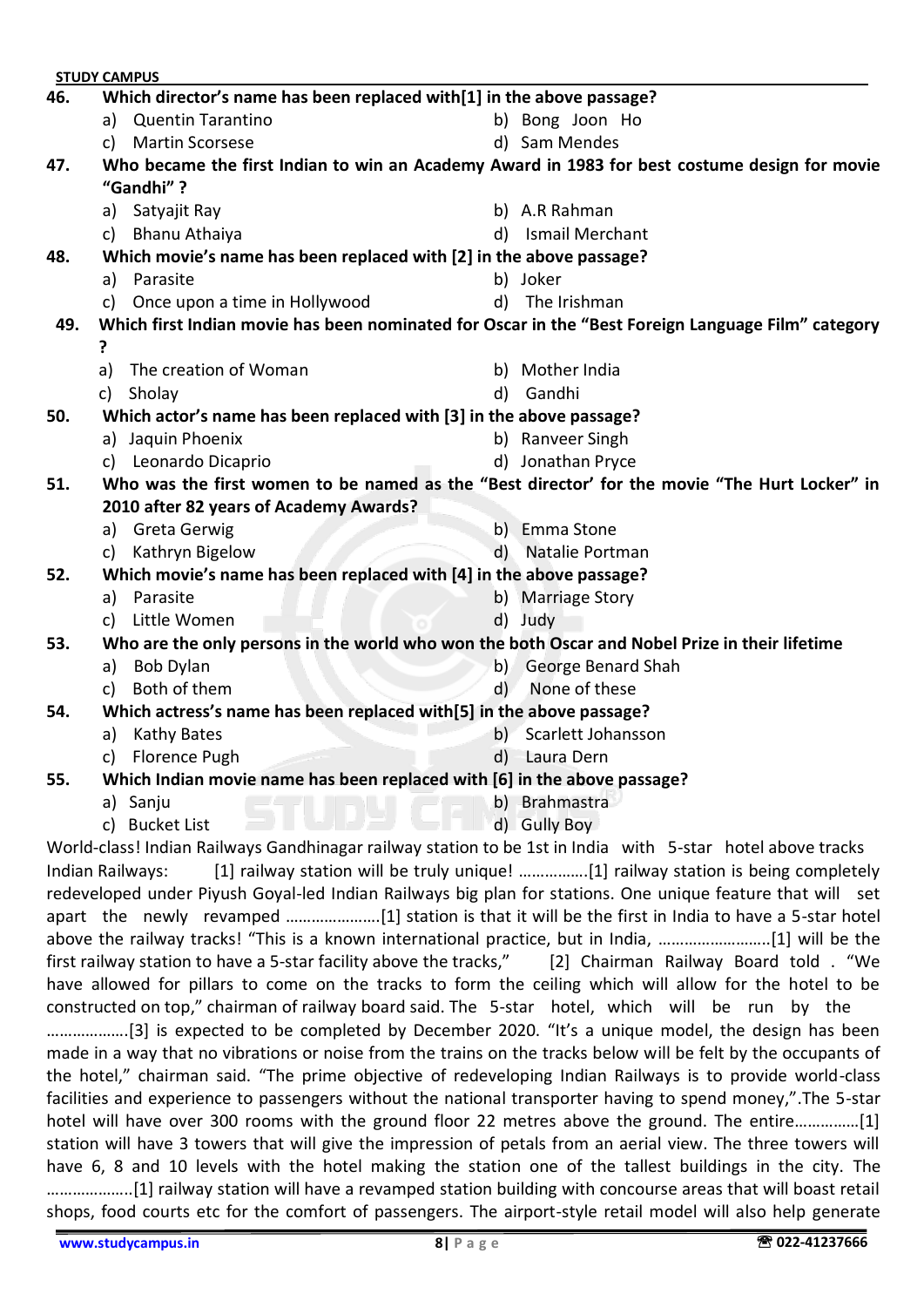revenue for Indian Railways. A dedicated transit hall will be made to seat as many as 600 passengers. For the retail areas, IRSDC is already in talks with big brands such as Shoppers Stop and Big Bazaar.

| 56.                                                                                  | Which Indian railway station name has been replaced<br>passage?          |    | with                            | $\lceil 1 \rceil$ | in | the | above    |  |
|--------------------------------------------------------------------------------------|--------------------------------------------------------------------------|----|---------------------------------|-------------------|----|-----|----------|--|
|                                                                                      | a) New Delhi Railway Station                                             |    | b) CST Mumbai                   |                   |    |     |          |  |
|                                                                                      | c) Howrah Railway Station                                                |    | d) Gandhi Nagar Railway Station |                   |    |     |          |  |
| 57.<br>When was the first passenger train in India ran between Bombay and Thane?     |                                                                          |    |                                 |                   |    |     |          |  |
|                                                                                      | 16th March 1857<br>a)                                                    | b) | 16th Sept 1843                  |                   |    |     |          |  |
|                                                                                      | 16th Apr 1862<br>C)                                                      | d) | 16th Apr 1853                   |                   |    |     |          |  |
| 58.                                                                                  | Who is the present chairman of Railway board replaced with [2]           |    |                                 |                   | in | the | above    |  |
|                                                                                      | passage?                                                                 |    |                                 |                   |    |     |          |  |
|                                                                                      | a) Rajiv Kumar                                                           |    | b) V.K Yadav                    |                   |    |     |          |  |
|                                                                                      | c) E. Sreedharan                                                         |    | d) Vikas Swarup                 |                   |    |     |          |  |
| Which of the following is the longest train route in the Indian Subcontinent?<br>59. |                                                                          |    |                                 |                   |    |     |          |  |
|                                                                                      | a) Vivek Express - Dibrugarh to Kanyakumari                              |    |                                 |                   |    |     |          |  |
|                                                                                      | Thiruvananthapuram – Silchar Superfast Express<br>b)                     |    |                                 |                   |    |     |          |  |
|                                                                                      | Himsagar Express - Jammu Tawi to Kanyakumari<br>c)                       |    |                                 |                   |    |     |          |  |
|                                                                                      | d) Ten Jammu Express - Tirunelveli Jammu                                 |    |                                 |                   |    |     |          |  |
| 60.                                                                                  | Which private company group name has been replaced with [3] in the above |    |                                 |                   |    |     | passage? |  |
|                                                                                      | a) Tata Group                                                            | b) | Adani Group                     |                   |    |     |          |  |

c) Leela Group d) Reliance Group

The 2020 United Nations Climate Change Conference, also known as COP26, is the 26th United Nations Climate Change conference. It is scheduled to be held in, [1] from 9 to 19 November 2020 at under the presidency of the U.K government. The conference is set to incorporate the 26th Conference of the Parties to the United Nations Framework Convention on Climate Change (UNFCCC), the 16th meeting of the parties for the Kyoto Protocol (CMP16), and the third meeting of the parties for the Paris Agreement (CMA3). The conference is due to be held at the SEC Centre in central part of the city. United Nations Framework Convention on Climate Change (UNFCCC), the UN's climate body, holds an annual summit known as a COP, attended by national ministers and head of the state. All of the world's nations are "Parties to the Convention" Former UK Minister for Energy and Clean Growth, Claire Perry O'Neill, was originally appointed President of COP26, but the UK government abruptly removed her from the Presidential post on 31 January 2020, stating that the post would become "a ministerial role". Former Prime Minister David Cameron and former Foreign Secretary William Hague were unwilling to accept the position. On 13 February 2020, Indian-origin Conservative minister ……………….[2] from Agra, Uttar 9;'?.Pradesh(UP) has been appointed as the minister in charge of the UK's COP 26 climate change summit role. British Prime Minister… [3] has promoted …………….[2] to the post of Secretary of State for Business, Energy and Industrial Strategy in cabinet reshuffle.

#### **61. Which city's name has been replaced with [1] in the above passage?**

| a) London | b) Glasgow |
|-----------|------------|
|           |            |

- c) Manchester d) Birmingham **62. Who was the first Secretary-General of the United Nations ?**
	- a) Trygve Lie by Books and the by U Thant
		- c) Winston Churchill d) Franklin D. Roosevelt
- **63. Which Indian origin minister name has been replaced with [2] in the above passage?**
	- a) Priti Patel **b**) Bobby Jindal
	- c) Alok Sharma d) Rishi Sunak
- **64. How many countries are there in the United Kingdom ?**
	- a) Two b) Three
	- c) Four d) Four
- **65. Which P.M's name has been replaced with [3] in the above passage?**

- 
- 
- 
- 
-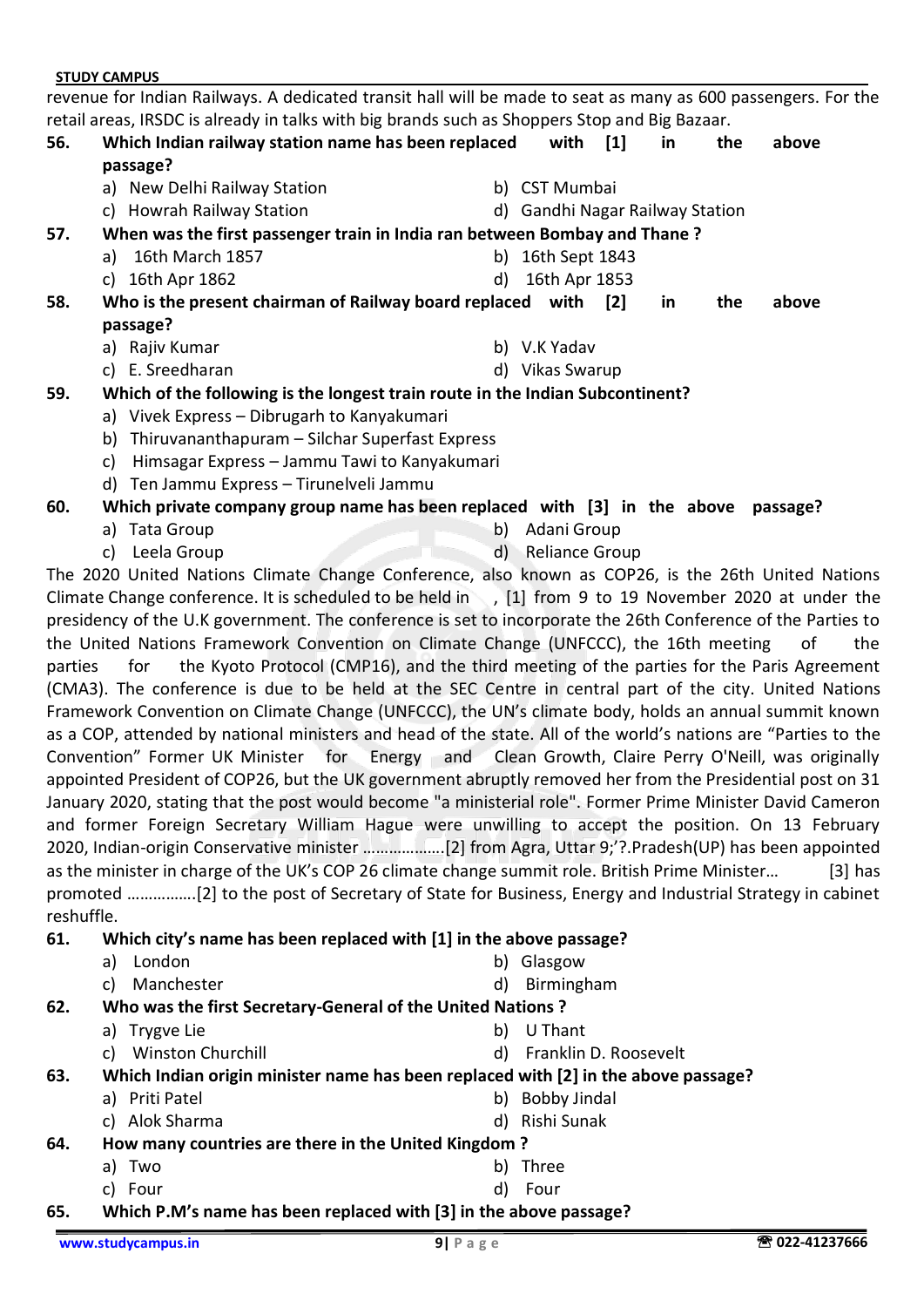- Vice President of India, Shri M. Venkaiah Naidu presented the Ideal Legislative Assembly Speaker/ Ideal Legislative Council Chairman Award 2019 to the Speaker of the …………..[1] Legislative Assembly Shri P. Ramakrishnan, during the inauguration of the 10th edition of the 4 day function "Bharatiya Chhatra Sansad" (Indian Student Parliament), from february 20 to 23,2020, held at Vigyan Bhavan, New Delhi, India. Key Points: **i.** The Ideal Legislative Assembly Speaker Award- 2019 recognises the significant contribution made by the Hon'ble Speaker in strengthening & safeguarding best legislative practices in the state. **ii.** The selection committee was chaired by Shri Shivraj Patil -Former Speaker of the Parliament and the Governing Council of the Bhartiya Chhatra Sansad and honoured by MIT School of Government. **iii.** Ideal Chief Minister Award 2019 will be awarded to……………….[2] of [3] during the 4th day function on 23rd February 2020. The IDEAL CHIEF MINISTER AWARD 2019 recognises extraordinary contribution made by the Hon'ble Chief Minister for upliftment of the state and strengthening the federal structure of India. **66. Which state's name has been replaced with [1] in the above passage ?** a) Karnataka b) Kerala c) Tamil Nadu d) Andhra Pradesh
	- **67. Which one of the following State Legislature does not have two houses?**
		- a) Karnataka b) Maharastra
		- c) Tamil Nadu d) Uttar Padesh

**68. Which of the following commission was appointed by the Central Government on Union- State relations in 1983?**

- a) Sarkariya commission b) Dutt commission
- c) Setalvad commission d) Rajamannar commission
- **69. Who can remove the Vice-President from his office ?**
	- a) President b) Prime minister
	- c) Parliament d) Legislative assemblies of the state
- **70. Which CM's name and state has been replaced with [2] and [3] in the above passage ?**
	-
	- a) Yogi Adityanath (UP) b) Capt. Amarinder Singh (Punjab)
	- c) Trivendra Singh Rawat (Uttrakhand) (d) Arvind Kejriwal ( Delhi)
- 

Finance Minister Nirmala Sitharaman presented the Union Budget 2020-21 in the Lok Sabha. This is the second budget after Narendra Modi led National Democratic Alliance returned to power for a second term. This year's Union Budget centres around three ideas - Aspirational India, Economic development, A Caring Society. Presenting the first Union Budget of the third decade of the 21st century, Finance Minister Smt. Nirmala Sitharaman, unveiled a series of far-reaching reforms, aimed at energizing the Indian economy through a combination of short-term, medium-term, and long term measures. The Union Budget has been structured on the overall theme of '[1]'. This has been achieved by farmer friendly initiatives such as Agriculture credit target of Rs 15 lakh crore for 2020-21; schemes of "Kisan Rail" and "Krishi Udaan" for a seamless national cold supply chain for perishables; and expansion of PM-KUSUM to provide 20 lakh farmers for setting up stand-alone solar pumps. Finance Minister Nirmala Sitharaman introduced new income tax slabs for individuals, abolished [2] for companies and announced record spending in agriculture and infrastructure sectors. In the health sector, Budget 2020 allocated Rs 69,000 crore for healthcare sector. Out of the total amount, Rs 6,400 crore will be sanctioned for Ayushman Bharat Yojna. Ayushman Bharat scheme provides health assurance cover of up to [3] per family and is targeted to cover over 10 crore poor and vulnerable families. The Budget proposes more than 20,000 empanelled hospitals under PM Jan Arogya Yojana for poor people; and expansion of Jan Aushadhi Kendra Scheme to all districts offering 2000 medicines

a) David Cameron b) Theresa May

**STUDY CAMPUS**

c) Scott Morrison d) Boris Johnson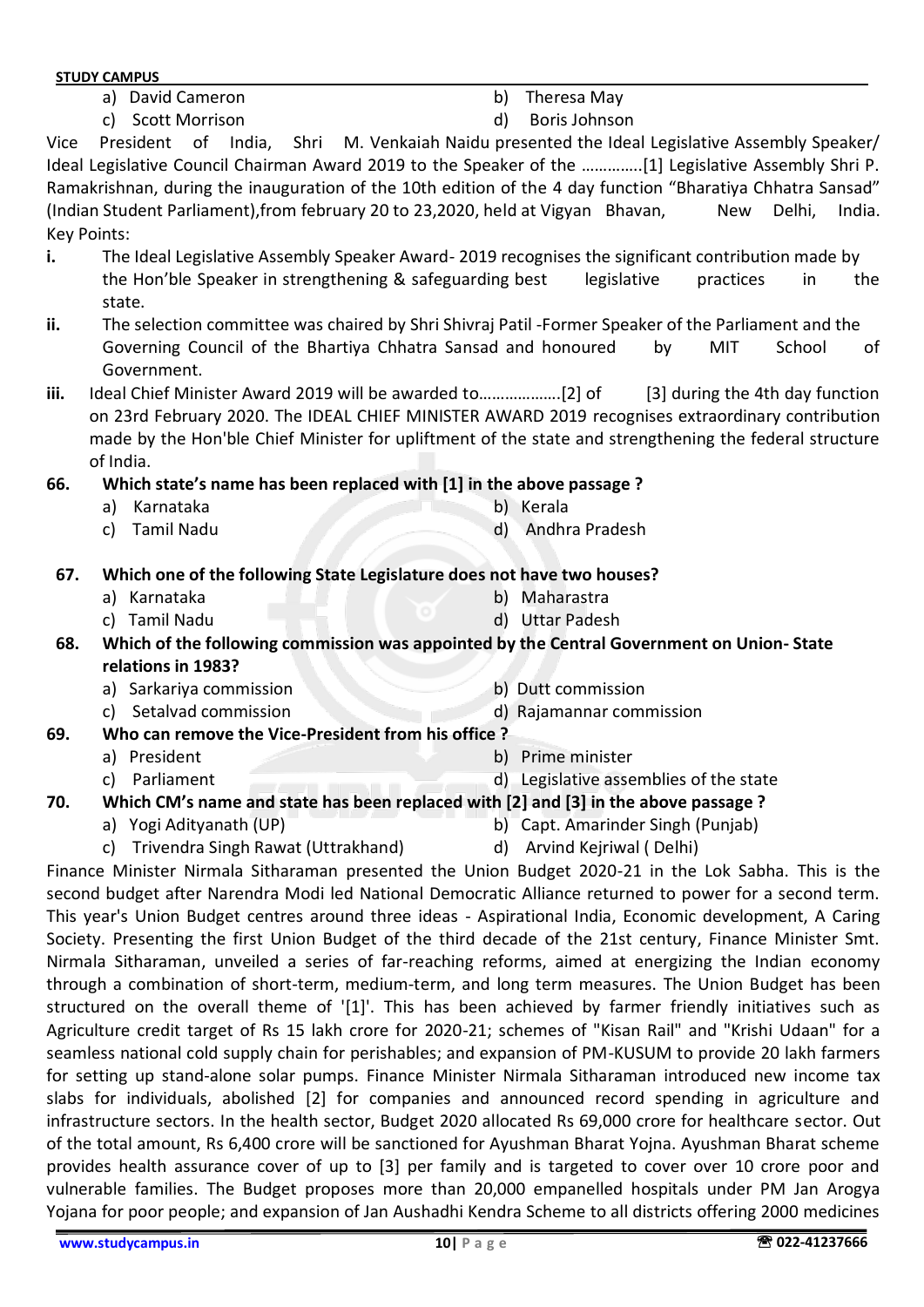and 300 surgicals by 2024.

- **71. The Union Budget has been structured on the overall theme of '[1]'. Which of the following has been redacted with [1] in the passage above?**
	- a) Ease of Living
	- b) New India
	- c) Innovative India
	- d) Inclusive and Sustainable Growth of India
- **72. Ayushman Bharat is the world's largest healthcare programme, which aims to provide a cover of [3] per family annually to 10 crore vulnerable families. Which of the following has been redacted with [3] in the passage above?**
	- a) 4 lakh b) 5 lakh
	- c) 6 lakh d) 8 lakh
- **73. The record for presenting the Union Budget, as the Finance Minister of India, for the maximum number of times is held by**
	- a) P. Chidambaram b) Pranab Mukharjee
- - c) Morarji Desai d) C.D. Deshmukh
- **74. Which of the following statements is not true about the Union Budget of India?**
	- a) The Union Budget of India also referred to as the Annual Financial Statement in the Article 112 of the Constitution of India.

b) Until the year 1999, the Union Budget was announced at 5:00 pm on the last working day of the month of February and it was changed by announcing the 1999 Union Budget at 11 am and it was continued until 2016 Budget.

- c) An interim budget is the same as 'Vote on Account'.
- d) On 21 September 2016, Government of India approved the merger of the Railway Budget with the Union budget of India, which ended a 92-year-old practice of separate rail and general budgets.

#### **75. Which of the following taxes has been abolished for companies during the Union Budget 2020-21 whose name has been redacted with [2] in the passage above?**

- a) Dividend tax b) Cess tax
- c) Minimum Alternate Tax d) Surcharge

Prime Minister Narendra Modi inaugurated the 13th Conference of Parties (COP) of the Convention on the Conservation of Migratory Species of Wild Animals at {1} through Video Conferencing. Prime Minister Modi armed India's commitment towards the conservation of Migratory Species. Prime Minister said that India has been championing Climate Action based on the values of conservation, sustainable lifestyle and green development model. The theme of the Conference is {2}.The CMS COP 13 logo is inspired by 'Kolam', a traditional artform from southern India. In the logo, Kolam art form is used to depict key migratory species in India like Amur falcon, humpback whale and marine turtles. The mascot for CMS COP13 is {3}, a critically endangered species, which has been accorded the highest protection status under the {4}. On the sidelines of the COP, India and {5} agreed to jointly tackle concerns related to oceans, environment and climate matters. India and {5} declared the 2020-30 decade as the "Decade of rapid action on Climate Change and Environment. CMS COP 13 kicked off super year for nature. Ten new species are expected to be added for protection under CMS including Asian elephant and {3} which is the mascot of COP 13.

- **76. The 13th Conference of Parties (COP) of the Convention on the Conservation of Migratory Species of Wild Animals was held at {1}, which of the following venues has been redacted with {1} in the passage above?**
	- a) Mahatma Mandir in Gandhinagar
	- b) Kamani Auditorium in New Delhi
	- c) Chhatrapati Shrimant Shri Shivaji Maharaj Park in Mumbai
	- d) Mahatma Gandhi Kashi Vidyapith in Varanasi
- **77. What is the theme of 13th Conference of Parties (COP) on the Conservation of Migratory Species**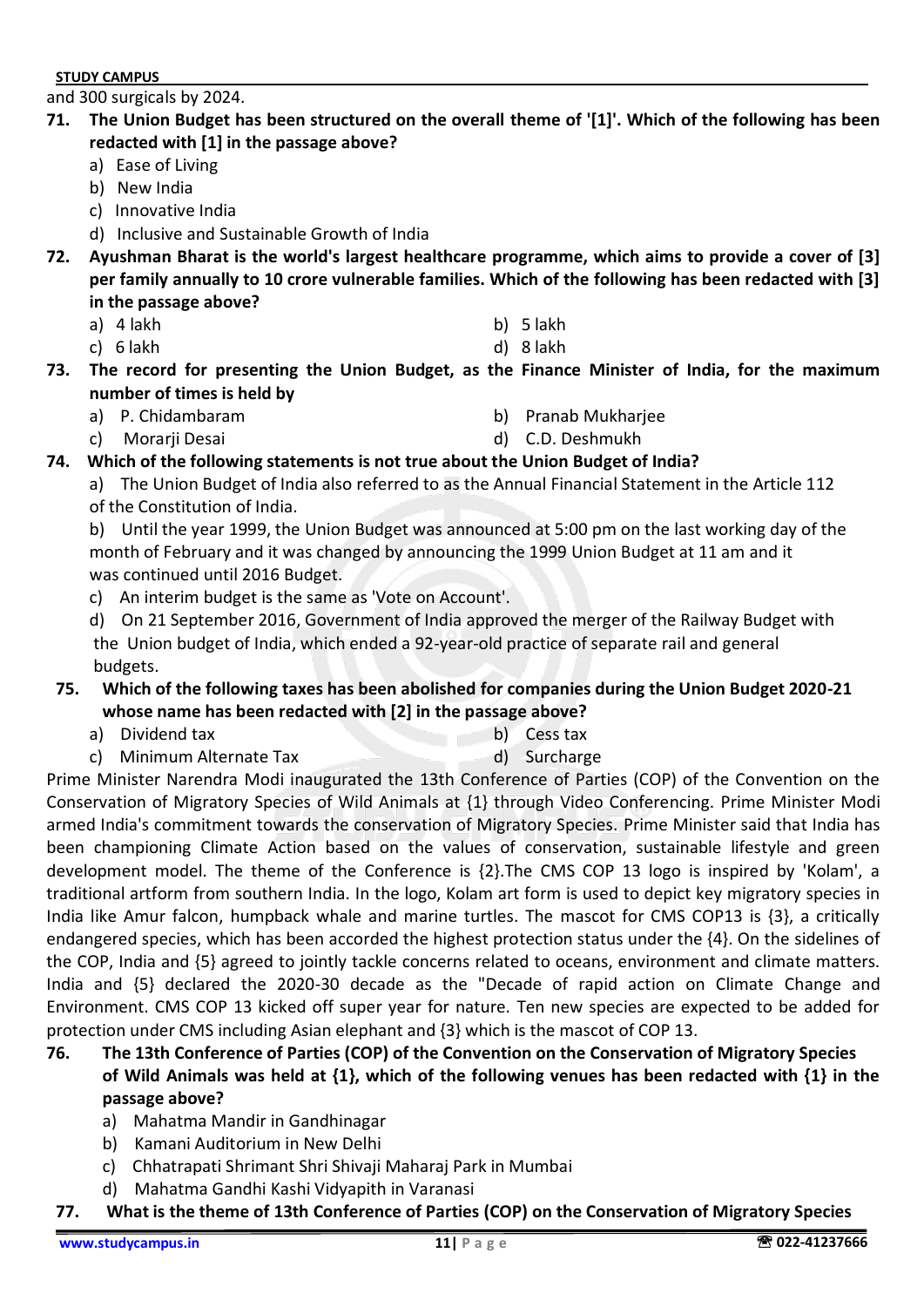#### **which has been redacted with {2} in the passage above?**

- a) Reection of future in today- Protect the species
- b) "Their Future is Our Future- Sustainable Development for Wildlife & People"
- c) Illegal killing, taking and trade of migratory birds
- d) "Migratory species connect the planet and we welcome them home"
- **78. Which is the mascot for CMS COP13 whose name has been redacted with {3} in the above passage?**
	- a) Amur Falcon b) Black-Winged Stilt
		-
	- c) Great Indian Bustard and d) Bar-Headed Goose
		-

**79. The mascot for CMS COP13 is {3}, which is a critically endangered species, which has been accorded the highest protection status under the {4}. Which of the following acts is redacted with {4} in the above passage?**

- a) Environment (Protection) Act, 1986
- b) Forest Conservation Act, 1980
- c) Hazardous Waste Handling and Management Act, 1989
- d) Wildlife Protection Act, 1972
- **80. India and {5} declared the 2020-30 decade as the "Decade of rapid action on Climate Change and Environment. Which country is redacted with {5} in above passage?**
	- a) Sweden b) Bulgaria
	- c) Ireland d) Norway

Prime Minister Narendra Modi informed Parliament that the National Democratic Alliance (NDA) government had set up a trust, named [1] for the construction of a Ram temple in Ayodhya. The decision was taken during the meeting of the Union cabinet four days before the expiry of a three-month deadline set by the Supreme Court. Modi asked all parliamentarians to support the construction of the temple in Ayodhya. This comes in the wake of the Supreme Court, in its judgement on the dispute, asking the Union government to form a trust that can look at the construction and management of the temple. My government has decided that under the Ayodhya law, we would transfer the authorized land, which is nearly 67.703 acres and of which the inner and outer courtyard is a part, to the newly constituted………………[1]," Modi said in the Lok Sabha."There will be 15 trustees in [1], of which 1 will always be from Dalit community. Former attorney general [2] will be head of the trust, Vimlendra Mohan Prasad Mishra of the Ayodhya royal family and Kamleshwar Choupal, a Dalit who placed the first brick for the makeshift temple in 1992 after demolition of the Babri Masjid, will be trust members The UP government will provide land for building a mosque 25 km away from the Ayodhya site. The first meeting of Ram Temple Trust ended after two hours in Delhi's Greater Kailash - the residence of ……………[2] senior advocate who was appointed as the head of the trust by the Centre. In the first meeting, the temple trust has elected …………….[3] as president, Champat Rai as general secretary and Govind Giri as treasurer of the Ram Mandir Trust. Apart from that, PM Modi's close aide………….. [4] has been appointed as the head of the construction committee. The trust, constituted by the Narendra Modi government after a Supreme Court order, is mandated to oversee the construction of a Ram Temple at the Ayodhya. In the first meeting, the trust was expected to finalise the date to start the construction of the Ram Temple.

#### **81. What is the name of trust which has been replaced with [1] in the above passage ?**

- a) Sri Ram Janbhoomi Seva Sangam Trust b) Sri Ram Janbhoomi Ashram Trust
	-
	-
- 
- c) Ram Janbhoomi nyas samiti Trust d) Sri Ram Janma Bhumi Tirtha Shetra

**82. Which former attorney general name has been replaced with [2] in the above passage?**

- a) Mohan Parasaran **b**) Mukul Rohtagi
- c) K. Parasaran d) Soli Sorabjee
- **83. Which person name has been replaced with [3] in the above passage ?**
	- a) Mahant Nritya Gopal Das b) Pravin Togadia
		- c) Mohan Bhagwat d) Ashok Singhal
- **84. Which person has been replaced with [4] in the above passage ?**
	- a) Vinay Katiyar b) Uma Bharti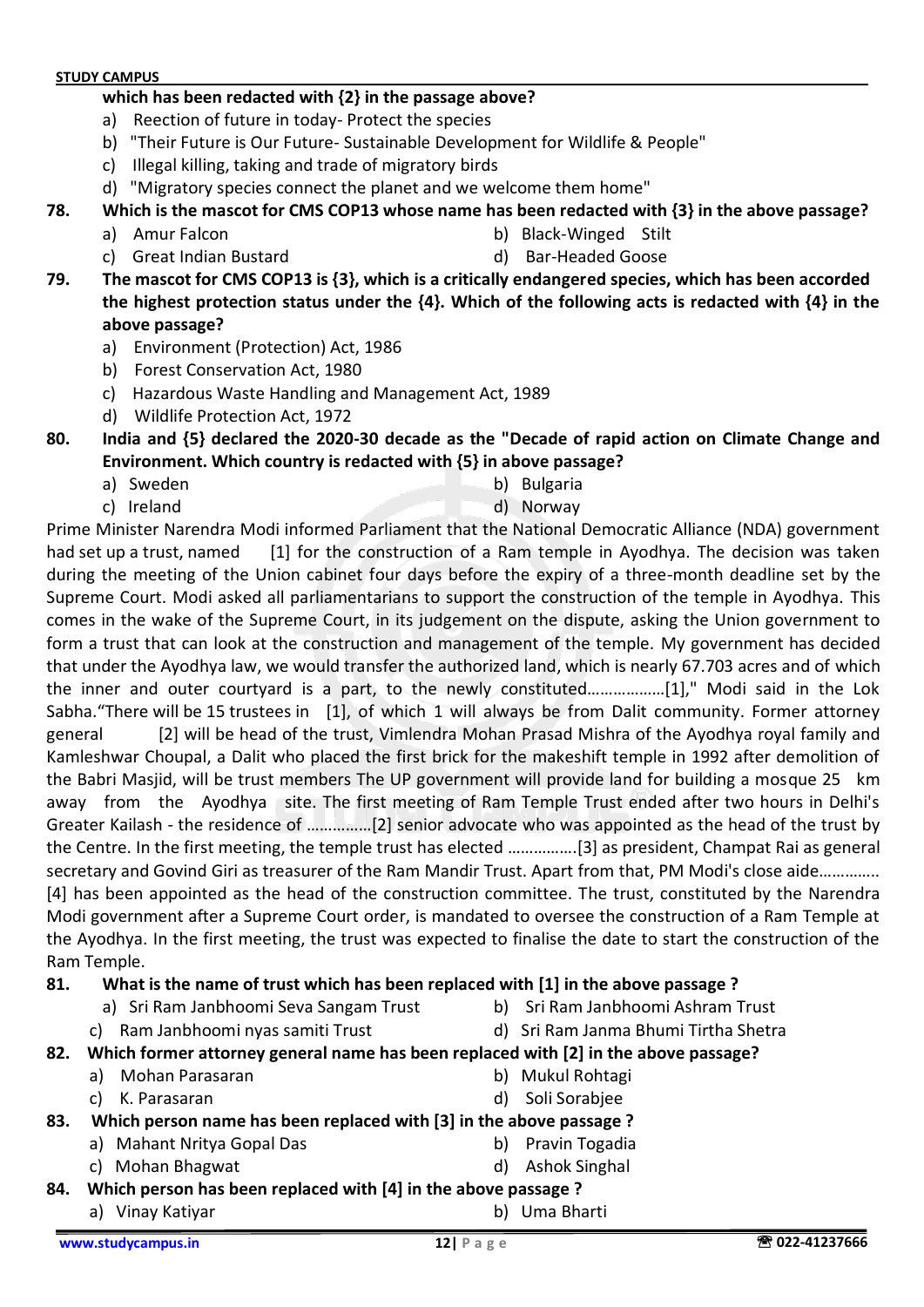|     | <b>STUDY CAMPUS</b>                                                                                      |    |                          |
|-----|----------------------------------------------------------------------------------------------------------|----|--------------------------|
|     | c) Nripendra Mishra                                                                                      | d) | Kalyan Singh             |
|     | 85. How much acres of land was disputed in ayodhya case?                                                 |    |                          |
|     | a) 1.7 acre                                                                                              |    | b) 2.77 acre             |
|     | c) $2.3$ acre                                                                                            |    | d) 5 acre                |
|     | 86. Who among the following has become the new Prime Minister of Iraq?                                   |    |                          |
|     | a) Barhim Salih                                                                                          |    | b) Nouri al-Maliki       |
|     | c) Mohammed Tawfiq Allawi                                                                                |    | d) Adil Abdul-Mahdi      |
|     | 87. Name the country which has rejoined the Commonwealth after its exit in 2016 and has become the       |    |                          |
|     | 54th member of the global body.                                                                          |    |                          |
|     | a) Bangladesh                                                                                            |    | b) Sri Lanka             |
|     | c) Pakistan                                                                                              |    | d) Maldives              |
| 88. | Name the veteran actor who will be honoured by the Madhya Pradesh government with the National           |    |                          |
|     | Kishore Kumar Samman.                                                                                    |    |                          |
|     | a) Nargis                                                                                                |    | b) Waheeda Rehman        |
|     | c) Asha Parekh                                                                                           |    | d) Jaya Prada            |
| 89. | Who among the following has been appointed as the next High Commissioner of India to Canada?             |    |                          |
|     | a) Vikas Swarup                                                                                          |    | b) Nripendra Mishra      |
|     | c) Pramod Kumar Misra                                                                                    |    | d) Ajay Bisaria          |
|     | 90. Who among the following has been named the 'Central Banker of the Year 2020' by financial            |    |                          |
|     | intelligence magazine 'The Banker' for the Asia- Pacific region for bringing in measures to tighten the  |    |                          |
|     | rules around NBFCs?                                                                                      |    |                          |
|     | a) Zhou Xiaochuan                                                                                        |    | b) Reza Bagir            |
|     | c) Indrajit Coomaraswamy                                                                                 |    | d) Shaktikanta<br>Das    |
|     | 91. Who among the following has been appointed by the government of India as chairman of the Central     |    |                          |
|     | <b>Board of Indirect Taxes and Customs?</b>                                                              |    |                          |
|     | a) S.S. Deswal                                                                                           |    | b) Balkrishna Goenka     |
|     | c) KK Venugopal                                                                                          |    | d) M Ajit Kumar          |
|     | 92. The Board of Control for Cricket in India has appointed Madan Lal, and Sulakshana Naik as the        |    |                          |
|     | member of Cricket Advisory Committee (CAC).                                                              |    |                          |
|     | a) Rudra Pratap Singh                                                                                    |    | b) Virender<br>Sehwag    |
|     | c) Dinesh Mongia                                                                                         |    | d) Yuvraj Singh          |
|     | 93. Name the actor who has won the 2020 EE British Academy Film Awards in the category of leading actor. |    |                          |
|     | a) Brad Pitt                                                                                             |    | b) Chris Evans           |
|     | c) Dwayne Johnson                                                                                        |    | d) Joaquin Phoenix       |
|     | 94. Name the movie which has won the best film award in 2020 EE British Academy Film Awards.             |    |                          |
|     | a) Parasite                                                                                              |    | b) Judy                  |
|     | c) 1917                                                                                                  |    | d) Avengers: The Endgame |
|     | 95. Who among the following has assumed the charge as the new chairman and managing director of Coal     |    |                          |
|     | India Ltd?                                                                                               |    |                          |
|     | a) Nalin Singhal                                                                                         |    | b) S.K. Sharma           |
|     | c) D. Rajkumar                                                                                           |    | d) Pramod Agrawal        |
| 96. | Name the Indian Para-athlete who has been elected as president of Paralympic Committee of India.         |    |                          |
|     | a) Mariyappan Thangavelu                                                                                 |    | b) Deepa Malik           |
|     | c) Devendra Jhajharia                                                                                    |    | d) Varun Singh Bhati     |
| 97. | The Indian Olympic Association has invited BCCI President to become the Goodwill Ambassador of the       |    |                          |
|     | Indian contingent at the Tokyo Olympics. Who is the present President of BCCI?                           |    |                          |
|     | a) Sachin Tendulkar                                                                                      |    | b) Anil Kumble           |
|     | c) Sourav Ganguly                                                                                        |    | d) Rahul Dravid          |
|     | 98. Name the former Assam Legislative Assembly Speaker and the sitting Congress Member of the            |    |                          |
|     | Legislative Assembly who passed away recently.                                                           |    |                          |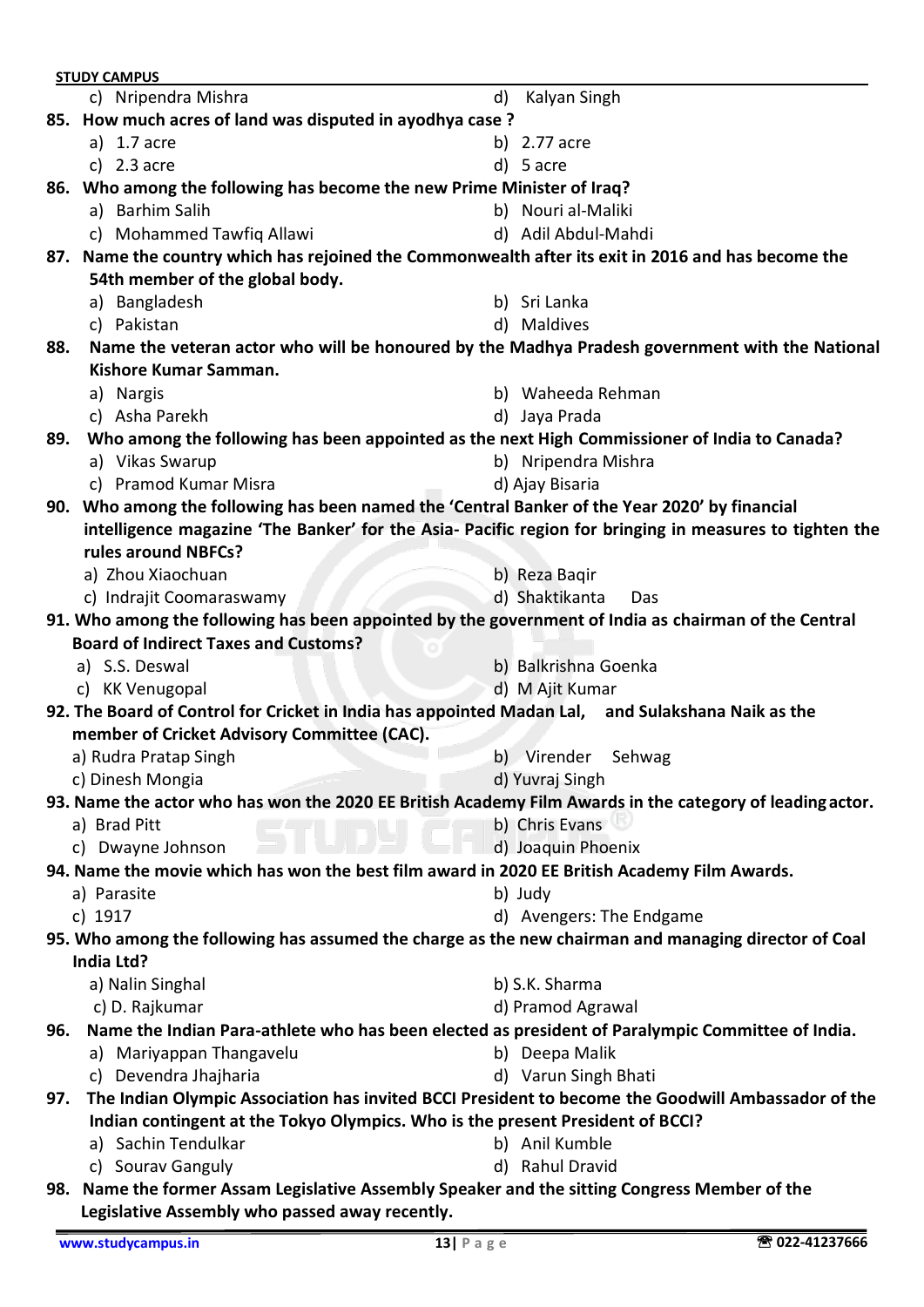- a) Babu Basanta Kumar Das b) Debeswar Sarmah
- c) Laksheswar Barooah d) Pranab Kumar Gogoi
- -

**99. Name the National Aeronautics and Space Administration's astronaut who has returned to Earth after her record stay of 328 days in space.**

- 
- 
- a) Jim Lovell b) Christina Koch
- c) Sunita Williams d) Thomas P. Stafford

**100. Which state government has launched the first Disha Police Station in Rajamahendravaram city to provide speedy justice for female victims of Sexual assault, Sexual harassment and Protection of Children from Sexual Offences (POCSO) Act, 2012?**

- 
- 
- a) Uttar Pradesh b) Andhra Pradesh
- c) Madhya Pradesh d) Arunachal Pradesh